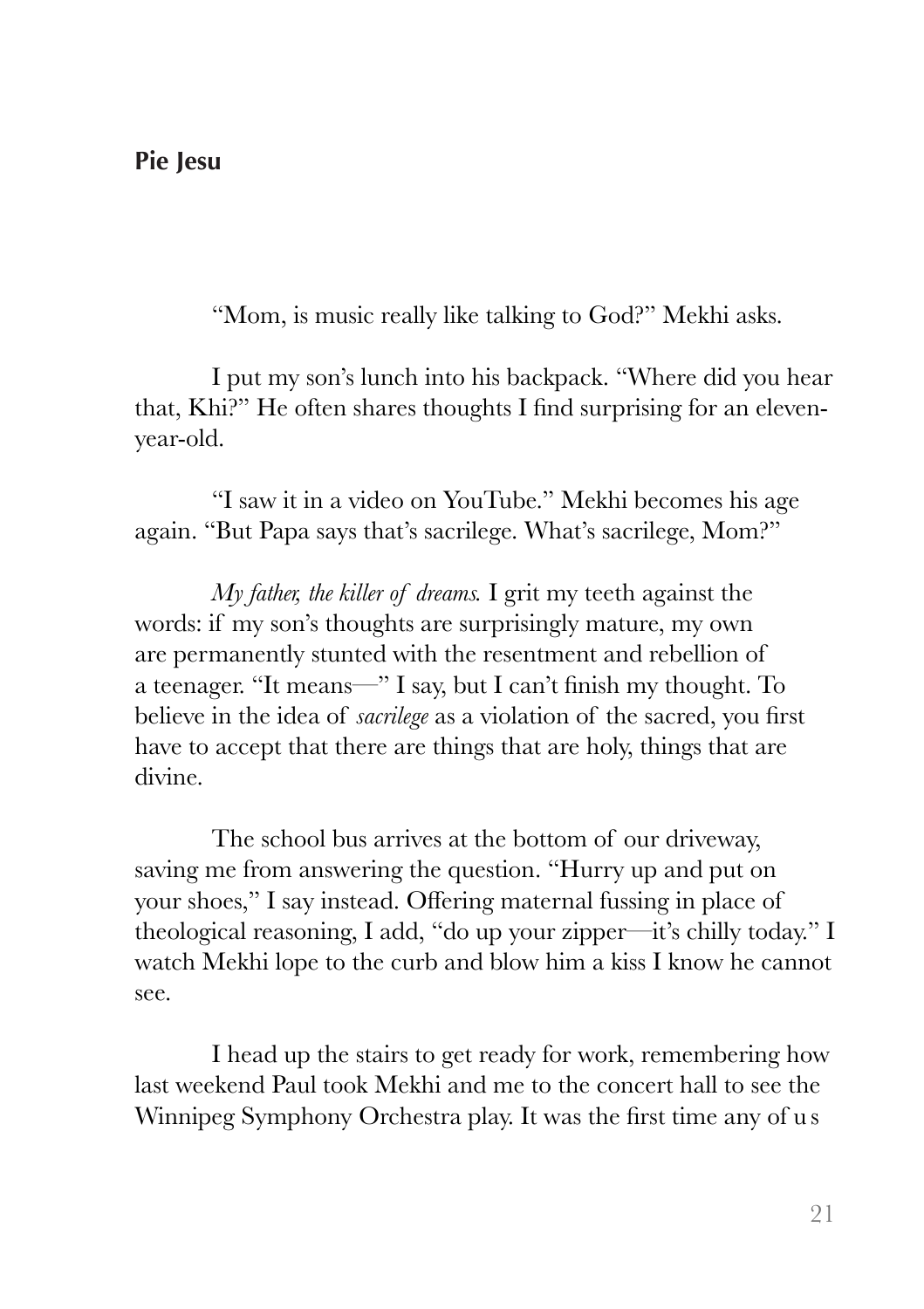had been there, and I felt conspicuous in the crowd of whiteskinned, white-haired people. But Mekhi displayed no such discomfort. He leaned forward in his red plush seat, his body moving slightly in rhythm with the brassy swell filling the space around us. The violinists' bows moved in almost military precision, yet the notes that swirled upward were otherworldly. I struggled to hold it all in my head, but I could see Mekhi nodding, his lips curving into a slow smile.

"He loves it," Paul whispered as he squeezed my hand. "I knew he would."

Thinking of Paul must be what causes my phone to vibrate with a WhatsApp message from him: Good morning, beautiful. Have you thought some more about what we discussed last night? I stare at the screen and try to visualize Mekhi and I leaving my parents' house to live with Paul in his townhouse. Moving across the city, Mekhi changing schools, leaving the teachers and friends he has had for almost seven years. Allowing Mekhi to grow attached to Paul and find in him the father figure he has never had in Devon, risking the wrenching that will occur if things fall apart. The judgmental stare of my father, the sorrowful one of my mother, the humiliation if I need to come slinking back.

I lift a finger, wanting to reply but not knowing what to say, but my phone pings again. This time it is my newsfeed, announcing that the virus has finally reached Winnipeg; the coronavirus so named for its shining red crown, a bright halo of disruption. Before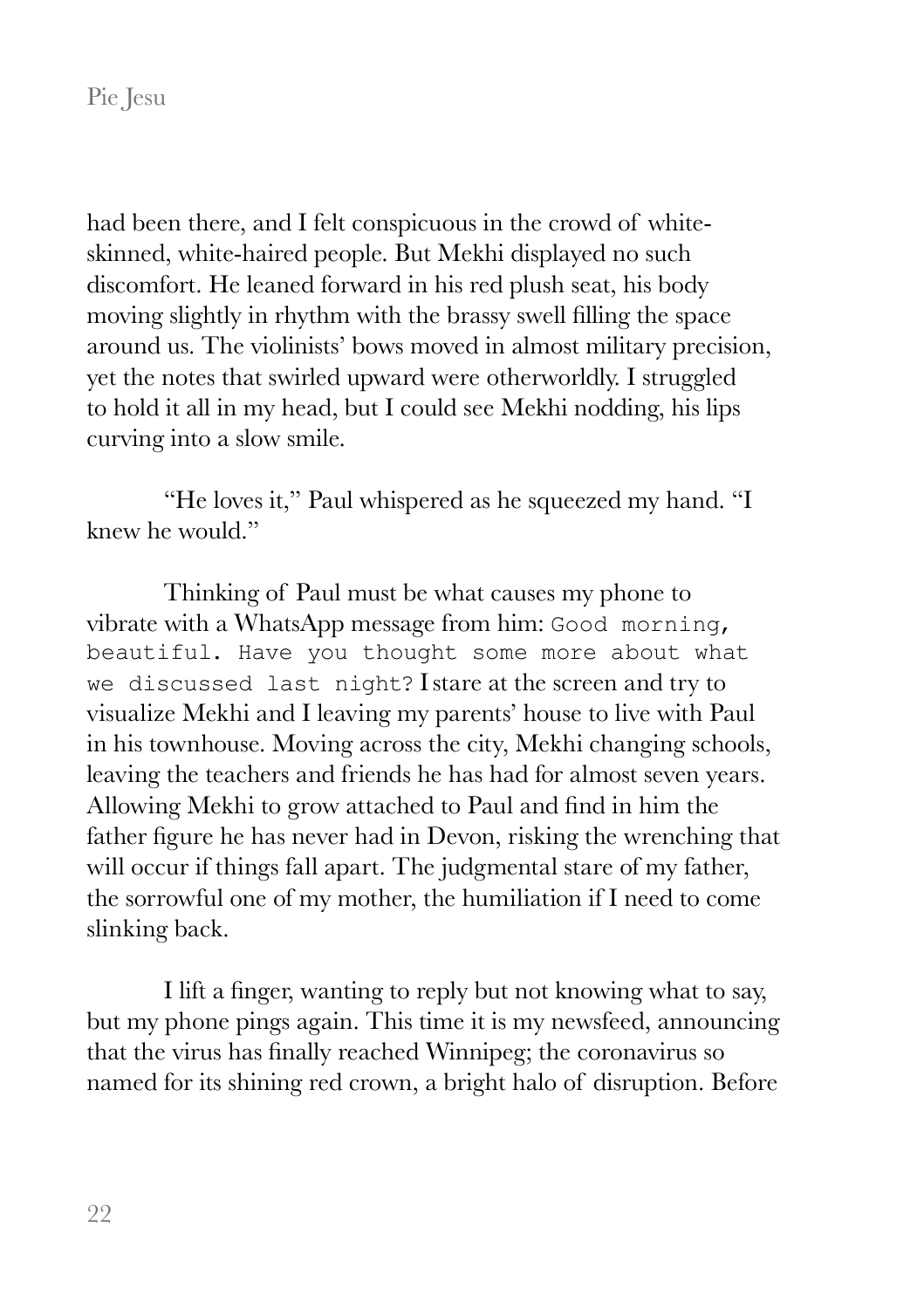I can absorb that information, a second alert pops up to inform me that due to the declaration of a global pandemic, all Manitoba schools and daycare centres will close one week from now.

*Mekhi,* I think. My son has suffered with asthma and other lung issues all his life. A baby born too soon, he was so tiny that I could hold him in the palm of my hand, his skin colourless under the harsh lights of the neo-natal intensive care unit. The doctors cautioned me not to expect too much from him, that his development might be compromised. But Mekhi dug his roots down and pushed his shoots up through the dirt of his life. School and daycare nurture him while I am at work, filing and answering phones: a job that pays my bills, but carves away a little more of me every day, like water running across limestone.

My mother is doing the dishes, wearing the purple satin headwrap that keeps her pressed hair straight. Even though she is at home, she has already slid on lipstick. I assume that my father is closeted in his study as usual, writing his Sunday sermon, inventing new ways to exhort the people of Dayspring Baptist Church to ever greater heights of piety.

"Mom," I say, "the schools are closing next week. Can Khi stay with you while I'm at work?"

"I'll have to check with your father," she says, as I knew she would. Her feet stump up the stairs and then snatches of his gravelly voice roll through the ceiling—always coming from a pulpit, if only in his mind.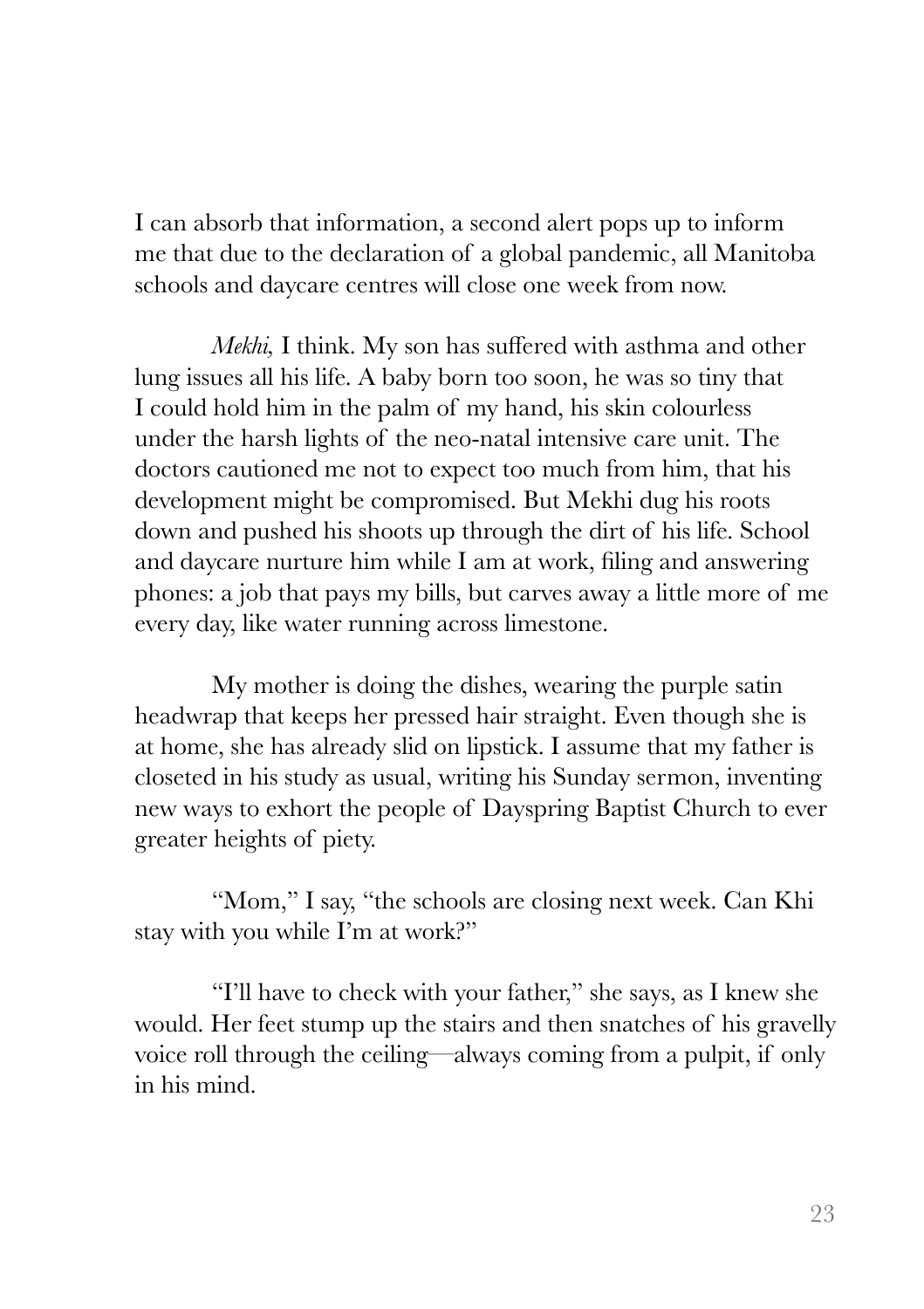"Absolutely not… inconvenient…her responsibility… selfish…"

My mother returns, her head drooping. "I'm sorry, Abigail," she murmurs.

"She make she bed, let she lie in it!" my father bellows down the stairs, sounding especially Jamaican today. "And boy did she lie in it."

I roll my eyes. "Compassionate as ever, I see."

"Don't you take that attitude!" my mother snaps. "He is still your father." Then her voice softens. "We have to ask God for a cure." I gaze at the maple tree in the backyard, its leafless branches stretching to the sky in a tangle of arms, their bones interlocked. That same tree stretches past my bedroom window. It witnessed my triumphs and I told it my sorrows through the glass pane separating us. I winged my supplications upward through its trunk. The last time I ever prayed was the morning I learned I was pregnant.

"Only God can heal us," my mother says, and I press my lips together against the obvious retort.

"He thinks you should quit working and raise your own child," my mother adds, as if my father hasn't made that clear hundreds of times by now.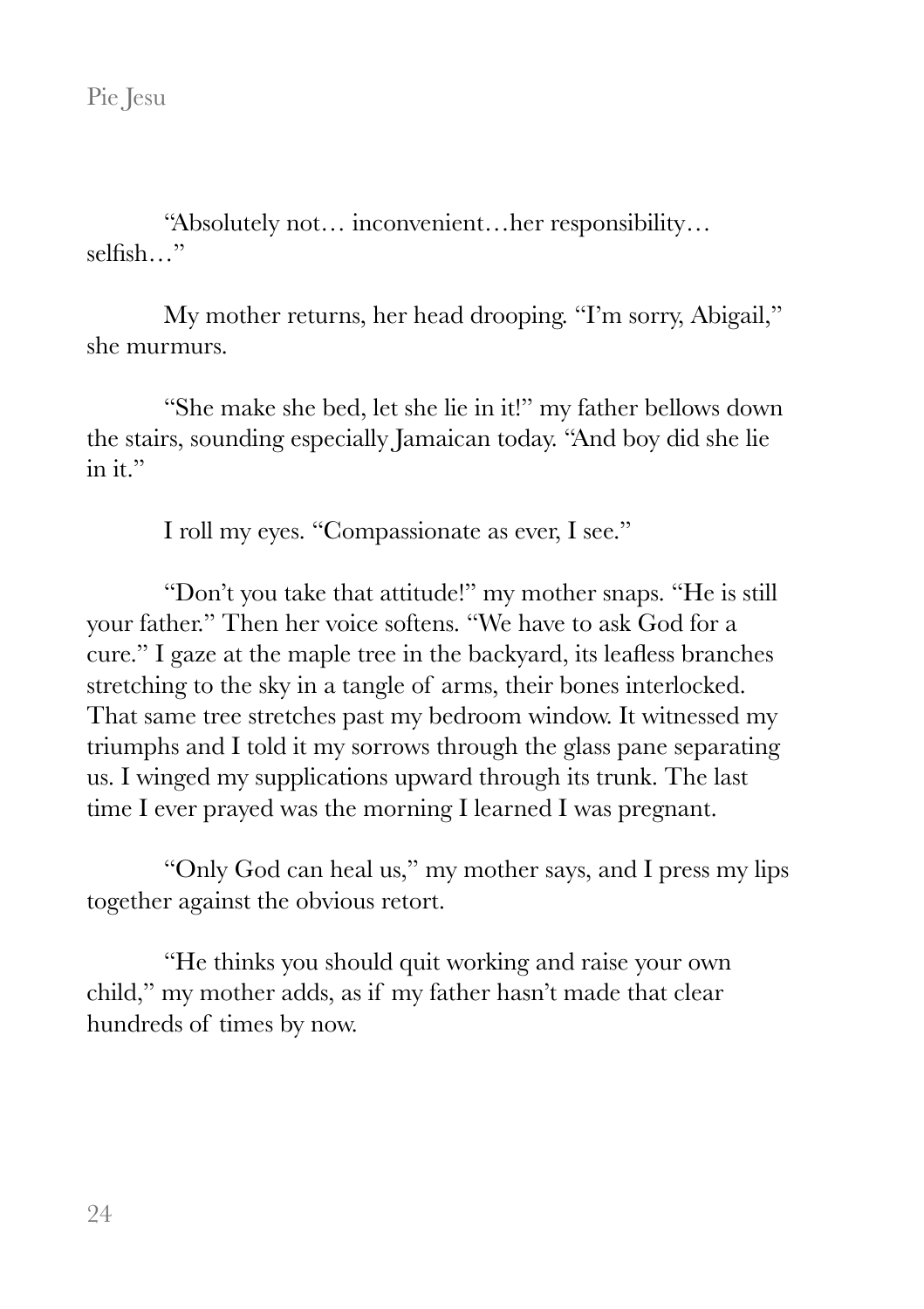"He doesn't have student loans," I say, as I have also done hundreds of times before. "He isn't paying for my car, or Mekhi's medications, or night classes."

"What will you do?" my mother asks. But it is too late for tenderness. She can no longer fix my problems by letting me nestle close to her warm, cocoa-butter scented skin or by making me a cup of bush tea with condensed milk.

"What I've always done," I say, my throat burning. "I'll figure it out."

# §

I know it is useless, but I do it anyway: when I get to work, I text Devon. Can u or ur mom watch Khi when the schools shut down? As expected, my phone screen remains still and black as the night sky.

I skipped classes to be with Devon. I used my student loan payment to buy him a computer. When a stranger approached me in the bathroom and announced that she was sleeping with him, I told him the story as a joke, expecting a laughing denial. But he said, "a man has needs, Abby. I love you. Those cheap girls don't mean anything to me."

"They do to me," I said.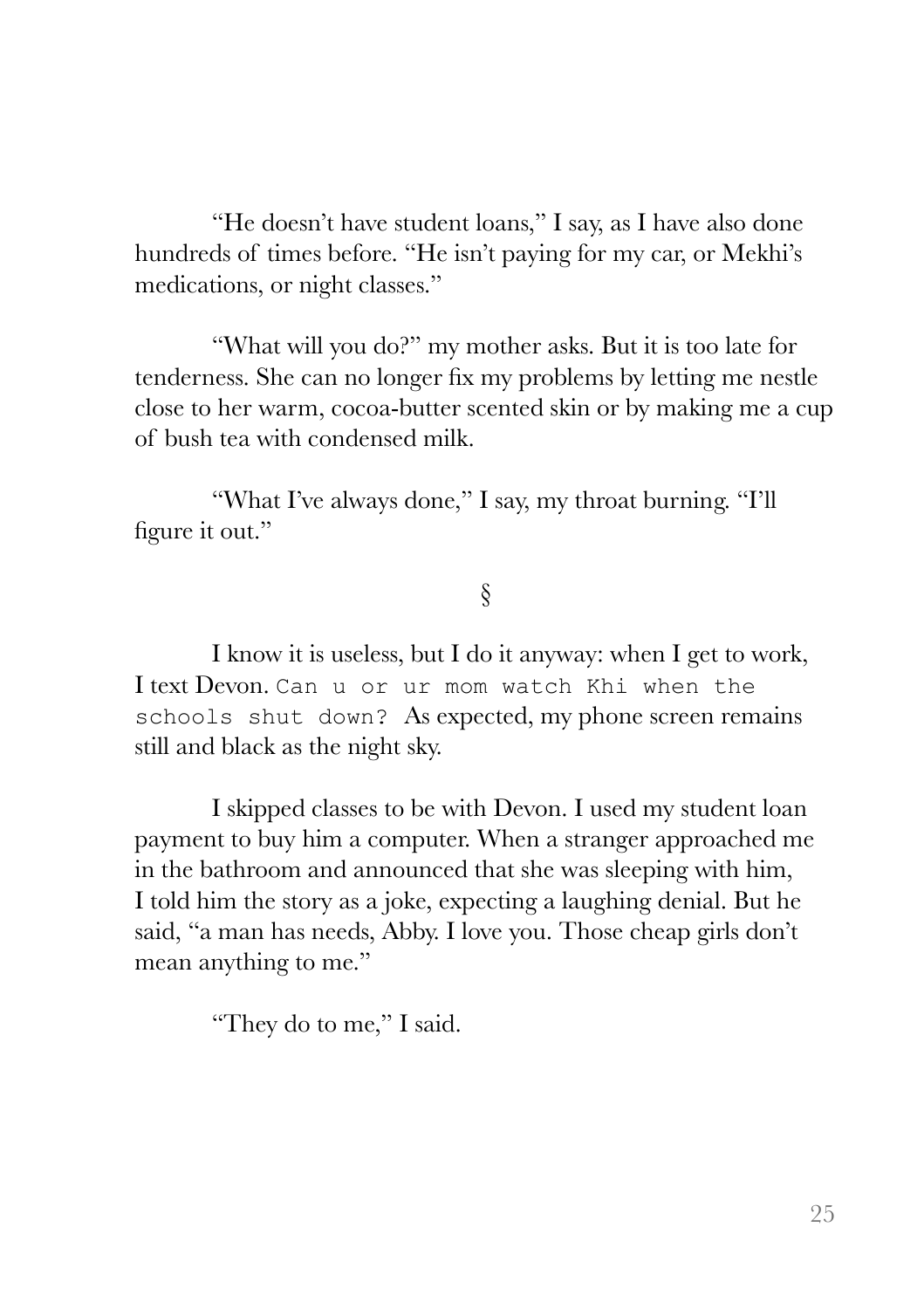A month after I broke up with Devon, I learned I was pregnant. He wouldn't take my calls and in desperation, I went to his house and told his mother.

"How do you know it's Devon's?" she asked.

"He's the only one I've ever been with," I replied.

"A likely story!" she said, and shut the door in my face.

An hour later, my phone lights up when my mother calls. "Have you asked Devon to help?"

"Mom," I chide, my voice heavy with the tears I will not weep.

"It was just a thought. Alligator lay egg, but him no fowl," which I know is her Jamaican way of saying things are not always what you think they are. I imagine the twigs of the maple tree scratching at the kitchen glass as she cuts up onions and garlic for whatever she is making for supper—maybe her famed jerk chicken, the toast of the church potluck circuit.

"I have to get back to work."

"All right. Love you." Her words are mechanical, spoken by rote. My mother's love has always depended on my achievements. When I brought home exemplary report cards, my mother bragged to the church under cover of thanking Jesus for bestowing His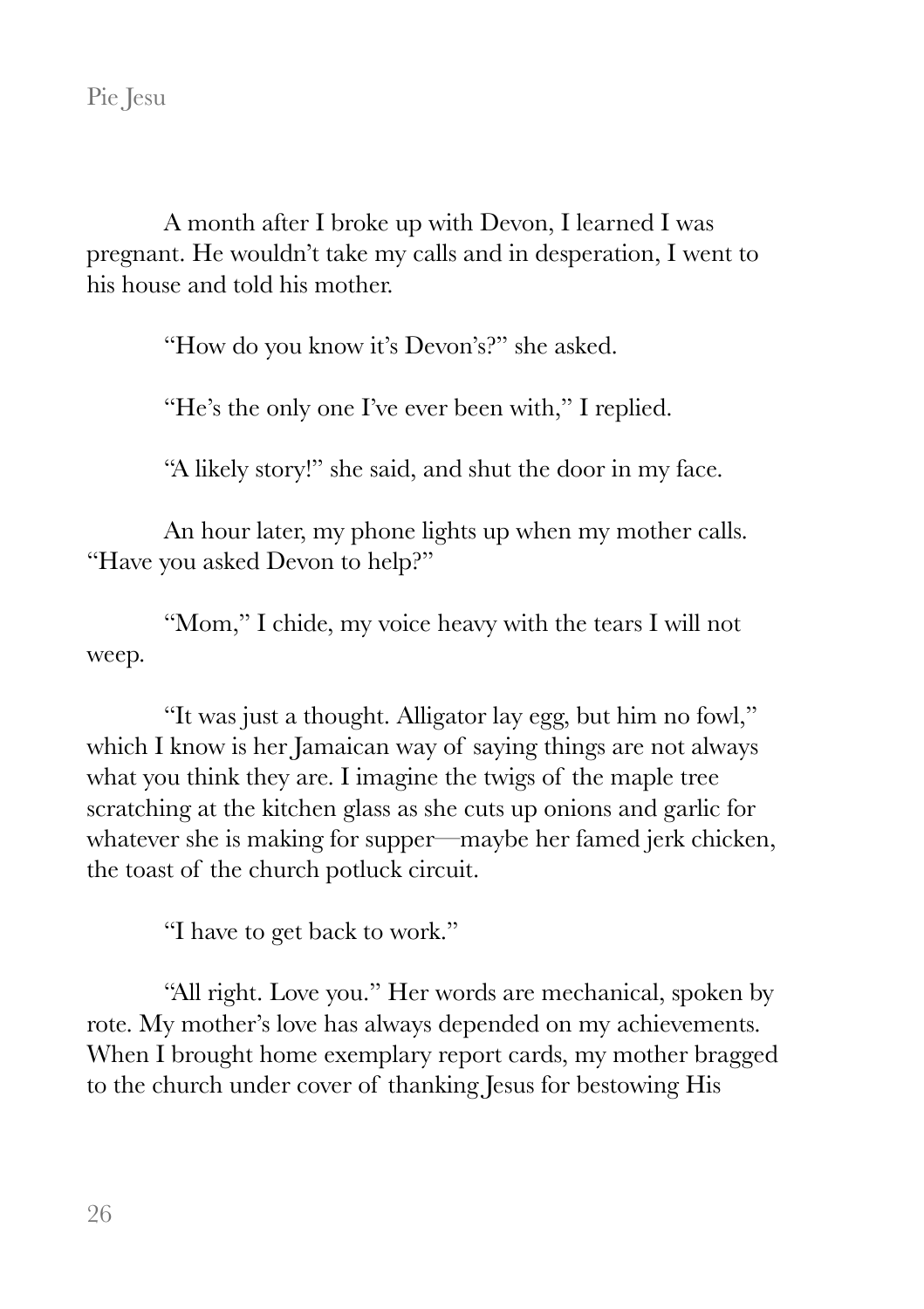blessings upon her. During my high school years, her mouth made round Os of delight when I placed in the top percentile of every mathematics contest I entered.

"People will think you are going to fail because of the colour of your skin," she often told me. "Prove them wrong." Getting pregnant at the beginning of my third year of university was not proving them wrong, it was proving them right. While my father lamented my loss of respectability, my mother mourned the end of my singularity.

I haven't answered Paul's question yet. I type him a message: Still thinking about the move. Will let you know soon.

He messages me back, Take your time, Abby.

His dependability brings me, again, to the brink of tears.

## §

When I get home, Mekhi runs to greet me, exulting, "my concert is this weekend." Smaller than the other kids, my son has no talent for sports. When his music teacher at school discovered his gift for singing, I worried his lungs were not up to the task, but singing has strengthened them. This past fall, a local choir sought a treble for their gala concert, and out of thirty boys who auditioned, my son was chosen.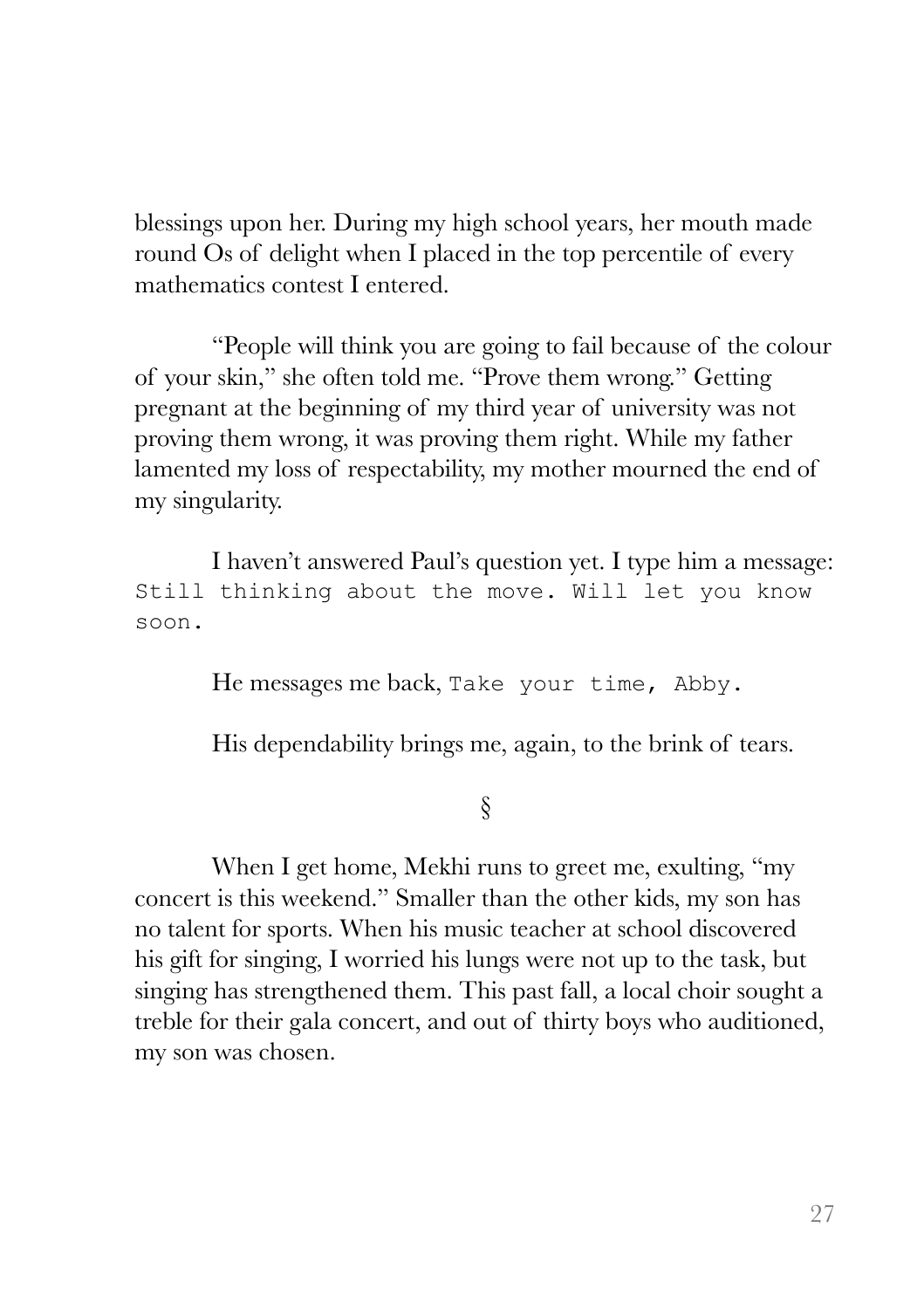"Mekhi, I don't think it's a good idea," I say, the words sizzling on my tongue. "You have asthma. Breathing problems. There's a virus in the city that's very dangerous for kids like you." The setting sun slants through the crystal-edged windows in the hallway.

He pouts. "But it's important to me, Mom. I've worked really hard."

"I know, baby," I say. The tears I have kept at bay all day burn my eyes. "I'm just keeping you safe."

"No you're not! You don't care about me at all!" he shouts, runs upstairs and slams his bedroom door.

*I shouldn't have said anything. The concert is probably canceled anyway.* 

## §

I am wrong about that. The next morning, my inbox chimes with the choir director's decision. People will need hope in these troubling times, he says, so we will enjoy some beautiful music while social distancing. My thumb hovers, and I prepare to respond that Mekhi cannot participate. But I think of how my son babbled with excitement after his first rehearsal. Sometimes I hear his voice wafting past the closed door of his room, high, clear, and sure. He told me I cannot hear the whole piece until the concert, so it will be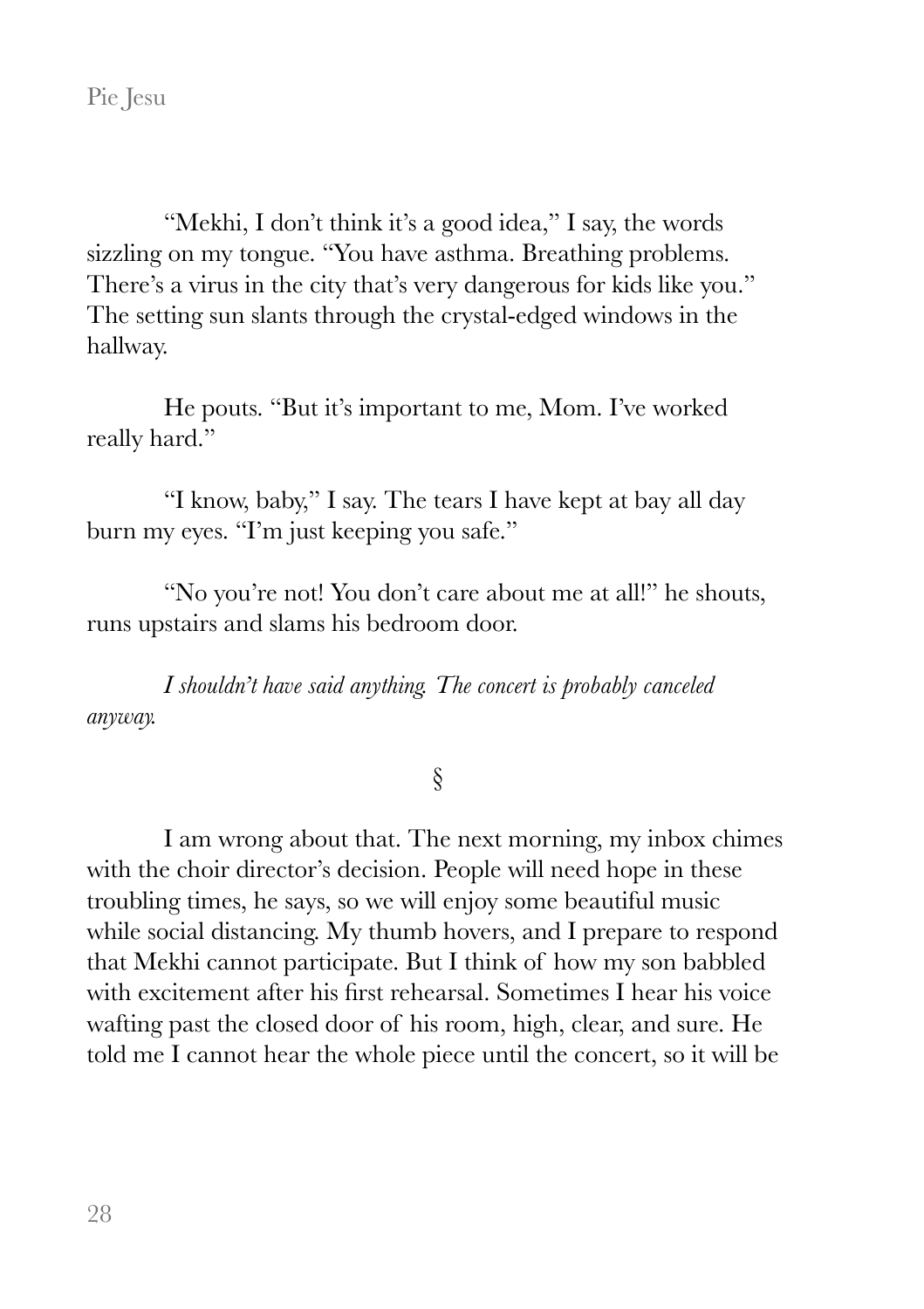a surprise. *There aren't many cases in the city yet*, I try to convince myself, as an image of my son, blue in the incubator, flickers before my eyes.

I look around the room that has been mine for my entire thirty-two years. The soft pink walls, so coveted when I was eight, are still marked with the holes where at twenty-one I took down the wooden cross my father hung years before. The tree branches fill the window, as they always have.

§

I return from work to find Mekhi in the living room. "Mom," he says. his thin brown face pinched and fierce. "I have a rehearsal tomorrow."

"I told you it's not a good idea."

"Well, I think it is." His eyes hold me, challenge me, consume me. "It means so much to me, Mom. I'll be careful. I promise. But please let me do this."

My chest tightens as I watch my boy slowly becoming a man, the years unfolding before me. I have delayed my dreams because I fell for Devon, because I believed his empty words over the ones in my textbooks. I have sacrificed so Mekhi can still have his dreams. "Yes," I say. "You can sing in the concert."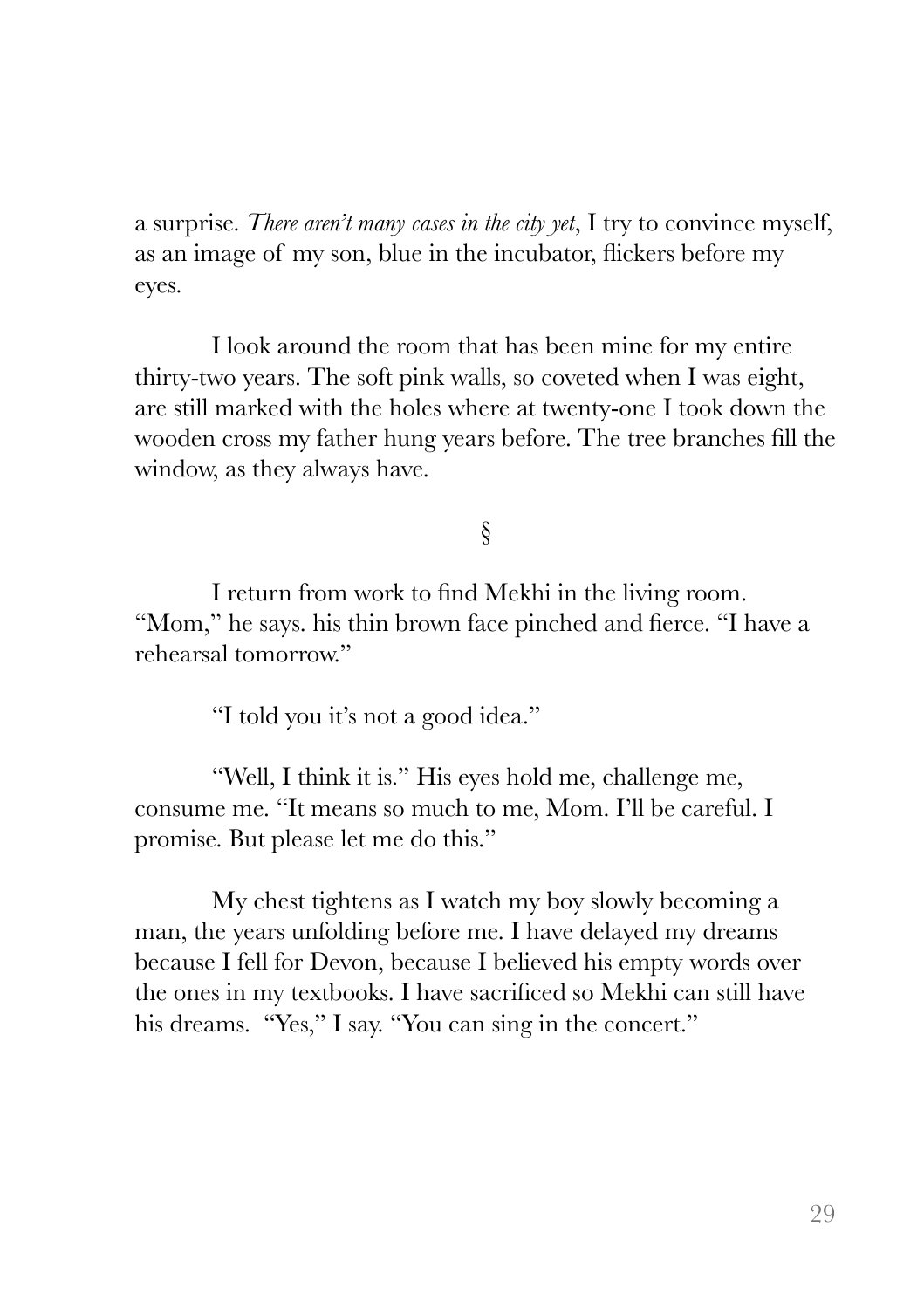"Mom, you're the best!" He launches himself at me, wraps his arms around me.

§

"Are you crazy?" my father thunders when Mekhi and me put on our jackets to leave for rehearsal. "You're exposing that sick boy to germs. Bringing them home to us."

My mother chimes in in softer tones, "are you sure it's safe?" I gulp back the bubble of rage bursting in my chest. This is the woman who shouts "By the blood of Jesus, we shall be protected," as she drives unseeing through blizzards to the church. Who marched with a bucket of Bibles into the roughest part of Spanish Town on her last trip home to Jamaica, because God had called her to be a fisher of men. The son of God is worth it, but my son is not.

"They're social distancing and we have hand sanitizer," I say.

"You are shirking your duty as a mother," my father proclaims. Then he adds, "I am disappointed and disgusted." They are the same words he spoke when I broke the news of my pregnancy, and, then as now, the words cut deep into my soul, twisting into me like the nails that pinned the cross to my bedroom wall.

I hustle Mekhi through the door before the scene can further escalate, but the damage is done. "Why is Papa so mad?" he asks, his eyes now mournful that so recently flashed with hope.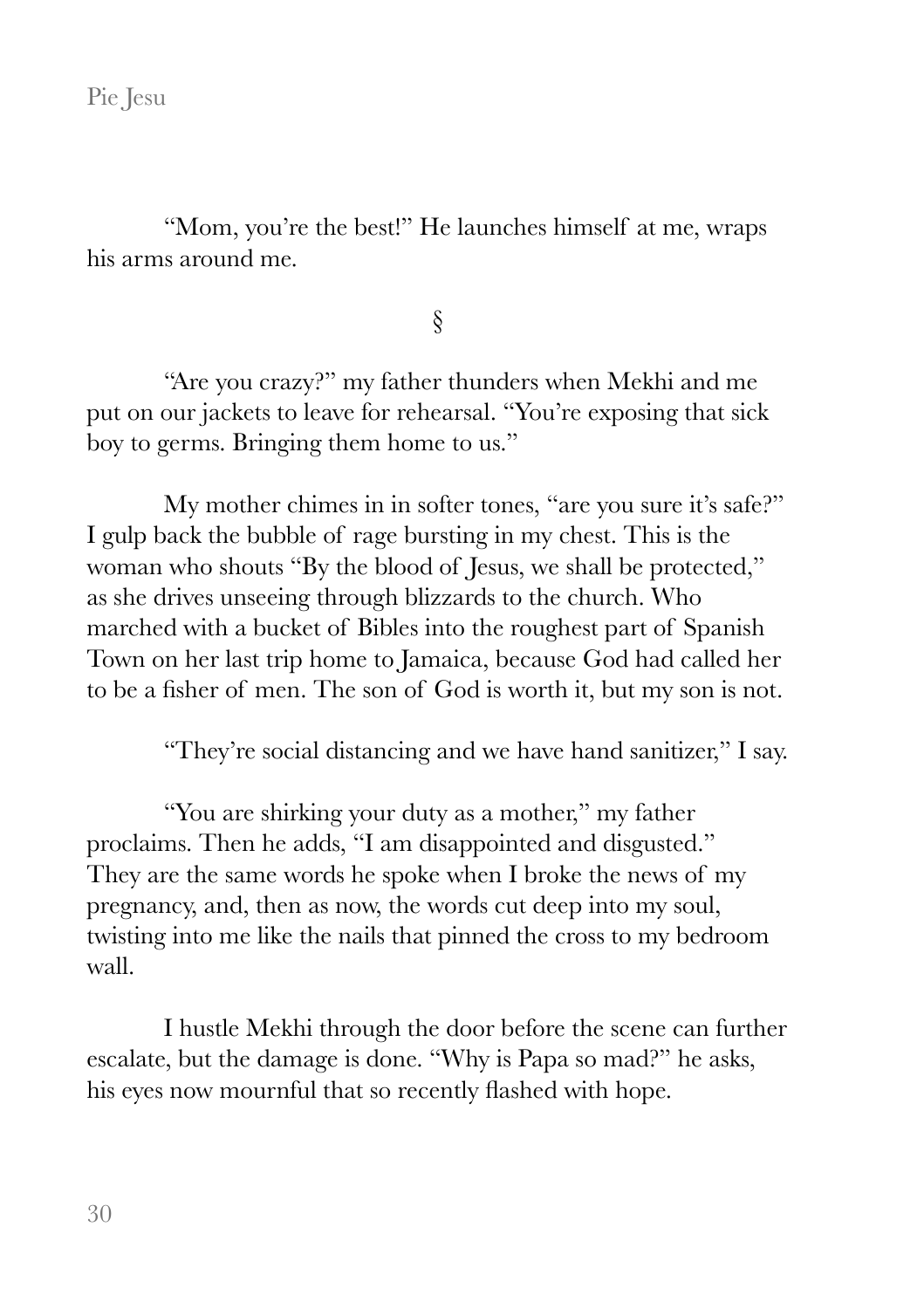My own decision is forming as blossoms sprouting from a twig. If my son is becoming a man, it is past time that I become a woman. I must pull my feet free of the mud of guilt, fear, and hopelessness that has kept them planted in my childhood home years after I should have left it behind. I must uproot and transplant myself to allow my branches to spread, my leaves to uncurl, to provide proper protection to my young sapling. We cannot grow in my father's house.

"Khi," I ask, "how would you feel if we went to live with Paul? If I quit my job and studied online?"

"Would Paul be my dad?"

"No. You have a dad. But Paul wants to be your friend."

"I want Paul to be my dad. I like Paul."

From the beginning, I told Paul, "I have a son, and he comes first"

Paul said, "of course. I would expect no less of a good mother. But I can help with that load on your shoulders."

I'm in, I write to Paul as I wait in the car while Mekhi rehearses. I'll tell my parents tonight.

Paul calls right away. "Abby," he says, his voice rippling toward me like clear, cool water, "I think you should wait to tell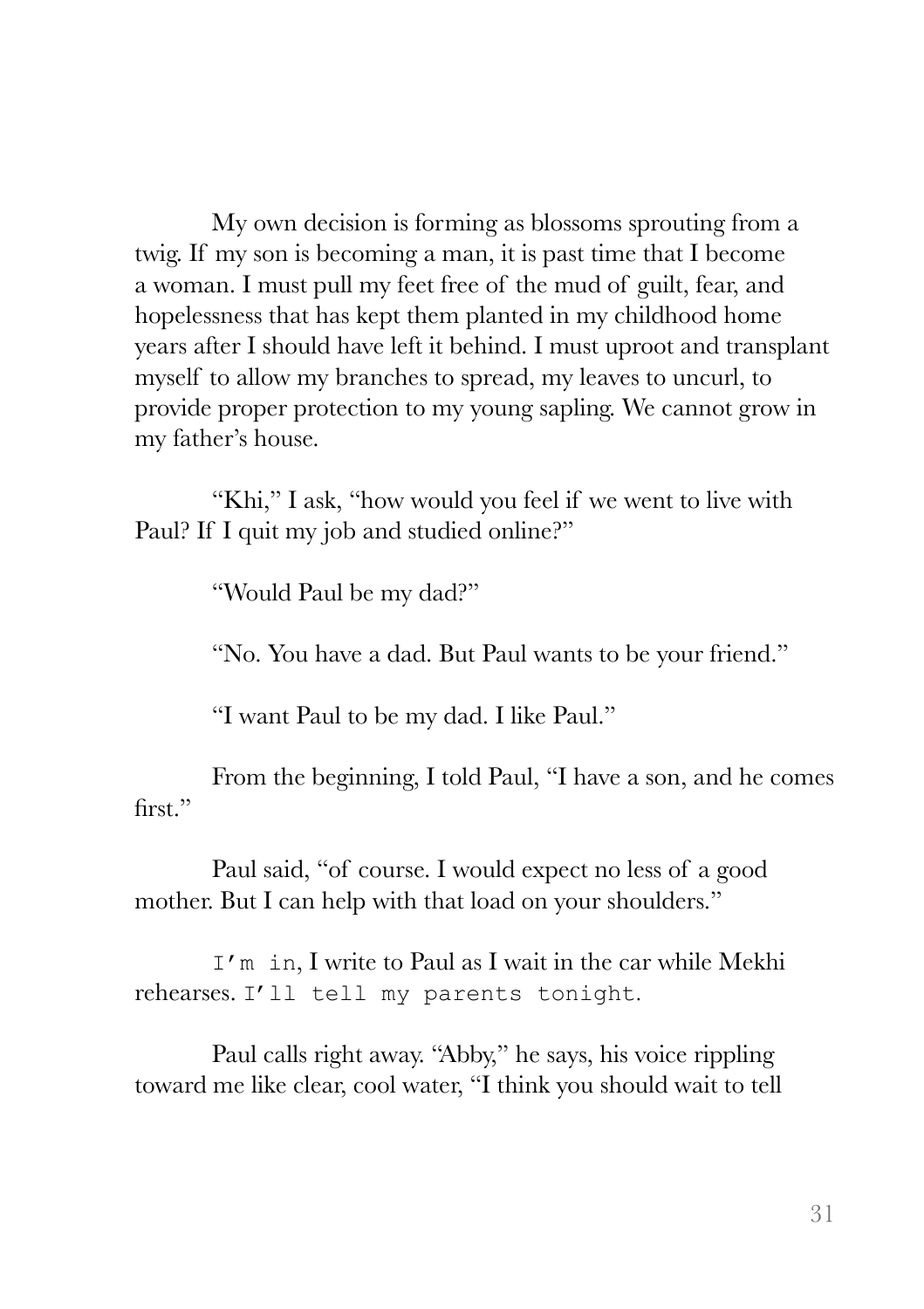them until after the concert. In case it doesn't go well. This is such a big moment for you and Mekhi."

I am sure it won't go well. I remember when I announced my pregnancy how my father yelled, "even Jesus told the whore to go and sin no more!" as my mother dabbed at her eyes with a frayed Kleenex. "You're right," I agree. "The day after the concert, then." My stomach roils and heaves at the thought.

I know it is useless. But after Paul hangs up, I text Devon: Mekhi has a concert on Saturday. 7.30 St Thomas church. My phone screen remains as still as dark lake water.

§

On Saturday, Paul's and my dark faces are again conspicuous in the audience. As the concert is about to begin, Mekhi appears at the front of the church, tiny and solemn in his new suit. His eyes flicker around the room seeking me, and I give him a little wave. The smile that spreads across his face is an image that I will store with the other pictures forever seared onto my heart.

More dark faces enter the room. I don't recognize them from a distance. Then my breath catches at the sight of Devon and his mother, my mother and father, shuffling down our row. The thought seizes me that I don't want Mekhi's triumph marred by the anxiety of waiting, and as soon as my parents sit, I whisper to my mother, knowing my father can hear, "Mekhi and me are moving in with Paul tomorrow."